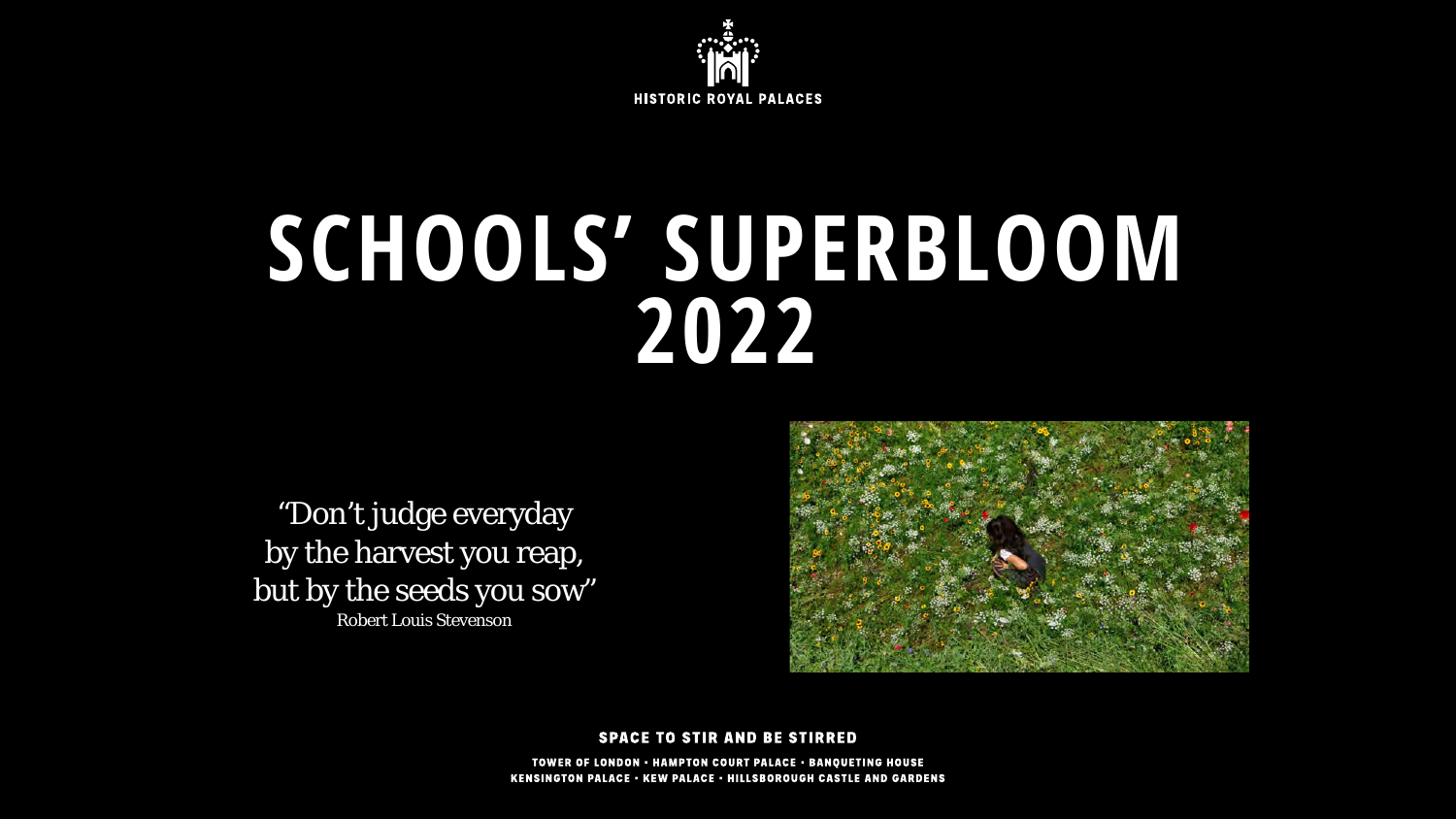### **AIM AND OBJECTIVES**

This project aims to connect schools with the Tower's Superbloom as an opportunity to engage young people in learning about planting, nature and its connection to well-being.

The intention is to enable a joyful experience that participants have played an active part in creating empowering and inspiring them to continue to make changes. We aim to nurture an enthusiasm for gardening with a long-lasting awareness of its impact on personal well-being.

- $\triangleright$  To empower and inspire young people to make positive changes to their local environment that benefit nature and their communities
- $\triangleright$  To involve and connect young people with the Tower Superbloom from planting to bloom in a way that is personal, relevant and beneficial to them
- $\triangleright$  To equip and empower teachers to use plants and gardening to enhance teaching and support the mental wellbeing of their students

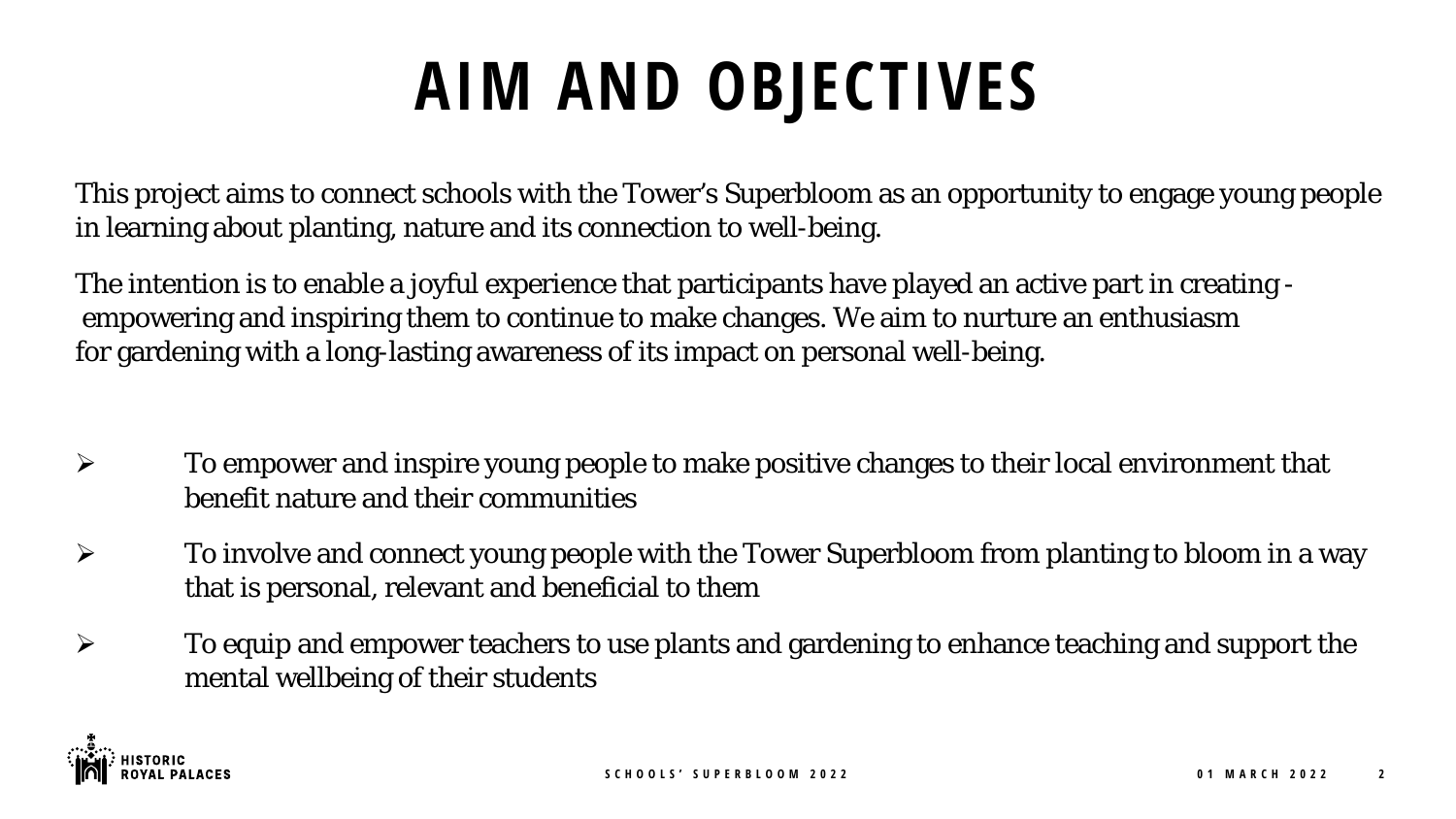## **PROJECT TIMELINE**

#### **February**

#### **Seeds** will arrive in schools

Each school will get 12 individual packets each containing cornflower plus one other flower from the Tower mix. The pack will include a leaflet with pictures of what the flowers will look like. We strongly recommend that you and your students use this to **design and curate** your own garden.

#### **February-March**

**Teaching resources** will be available online – including lesson plans, films and a 'how to' Garden Manual.



The resources are tailored for Ks1 – KS4 and SEND. They are designed to help you develop a deeper learning experience around growing your garden, drawing from the science, art, history and wellbeing curriculums.

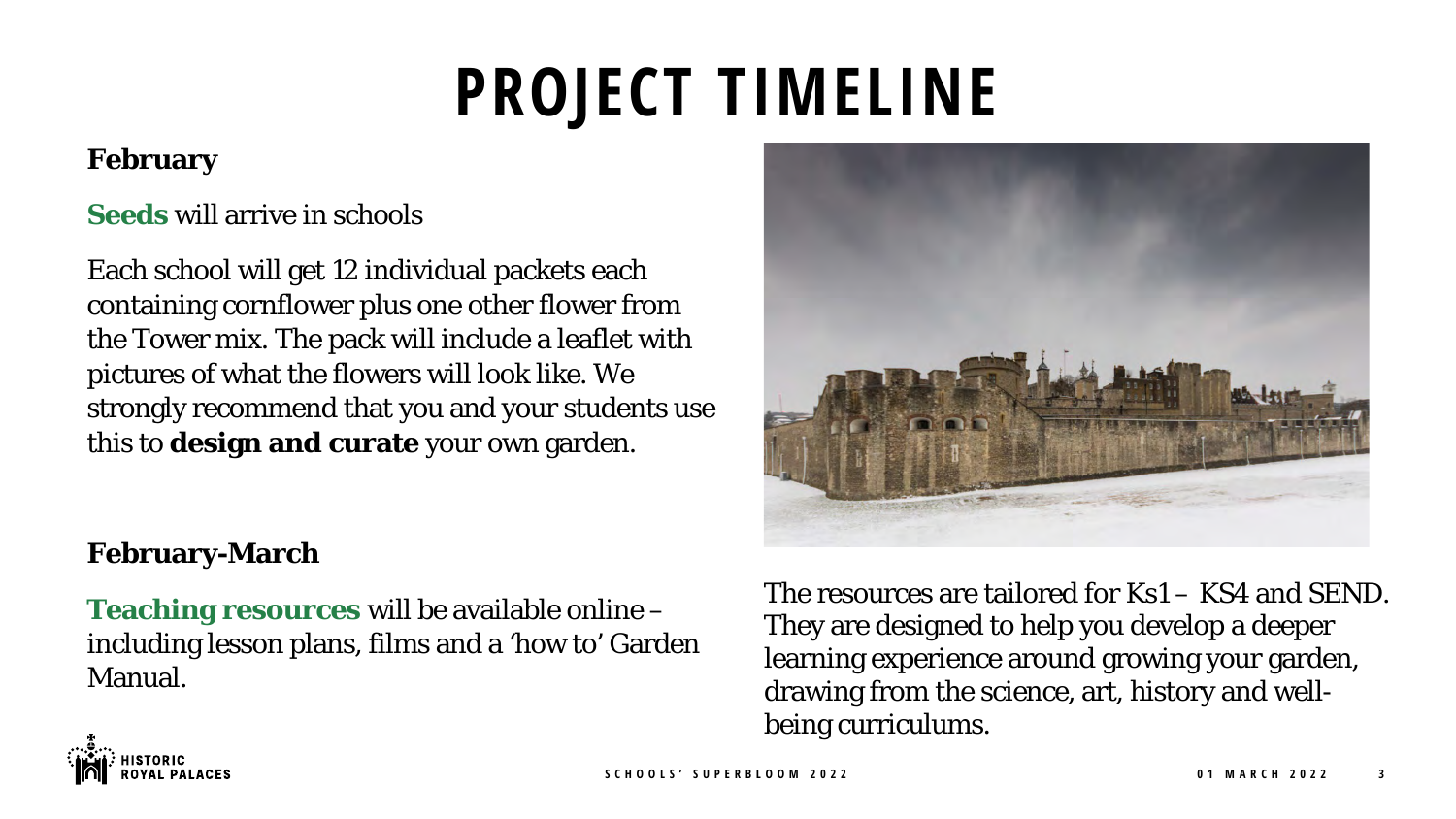## **PROJECT TIMELINE**

### **March**

• The online sharing platform goes live – this will include regular guest blogs, sharing images, school vlogs, tips, activities and updates on the Tower garden. This will provide an opportunity for your students to **connect** with a vast community of schools going through the same processes all over the country and become part of a **national moment** of celebration for the Platinum Jubilee.

### **April**

• If you haven't already, book in your visit to the Tower for the Superbloom (subject to availability).



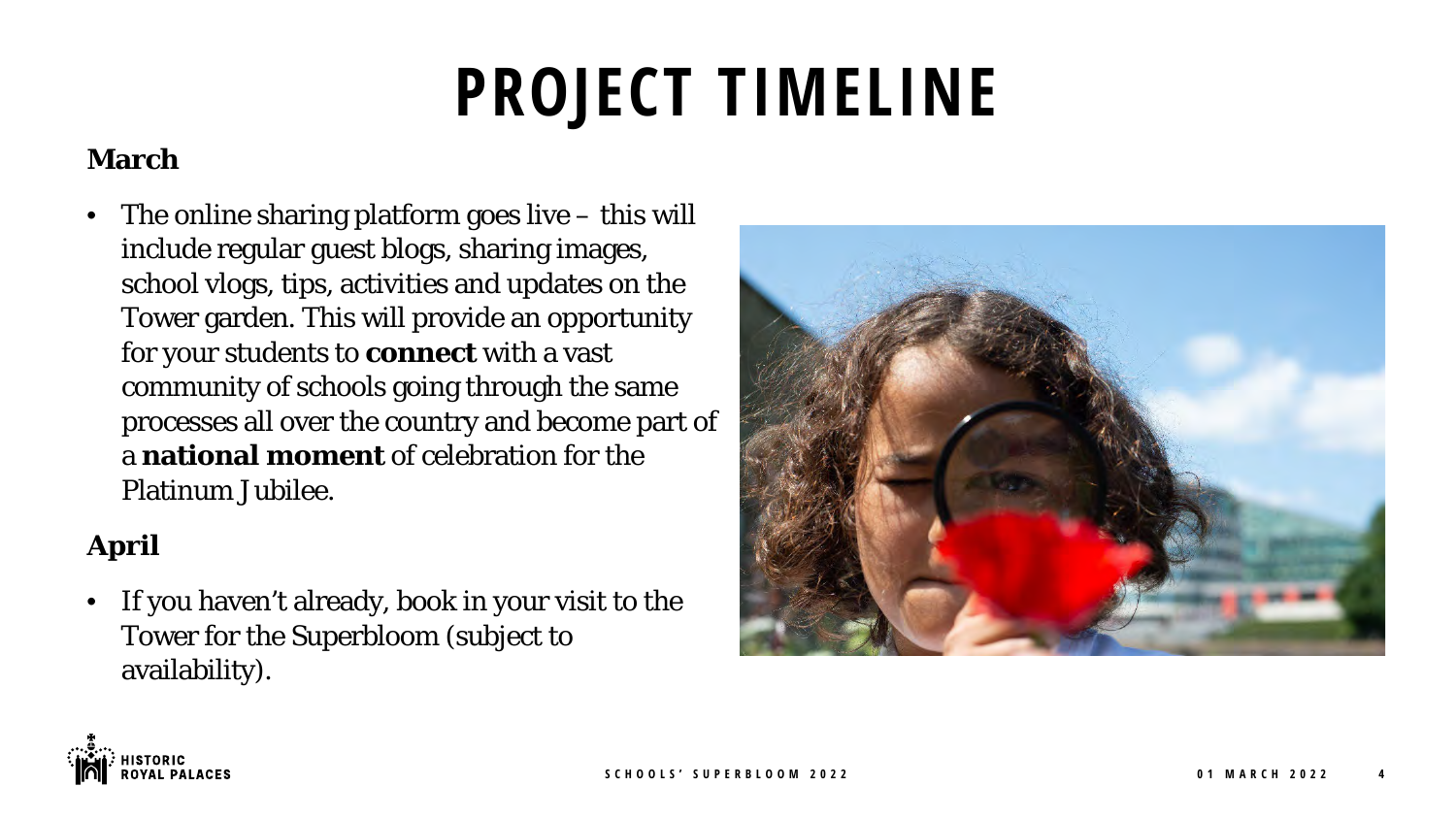## **PROJECT TIMELINE**

#### **May to July**

School visits to the Tower of London, to include:

- $\checkmark$  Free access to the Tower Superbloom
- Discounted entry to the Tower